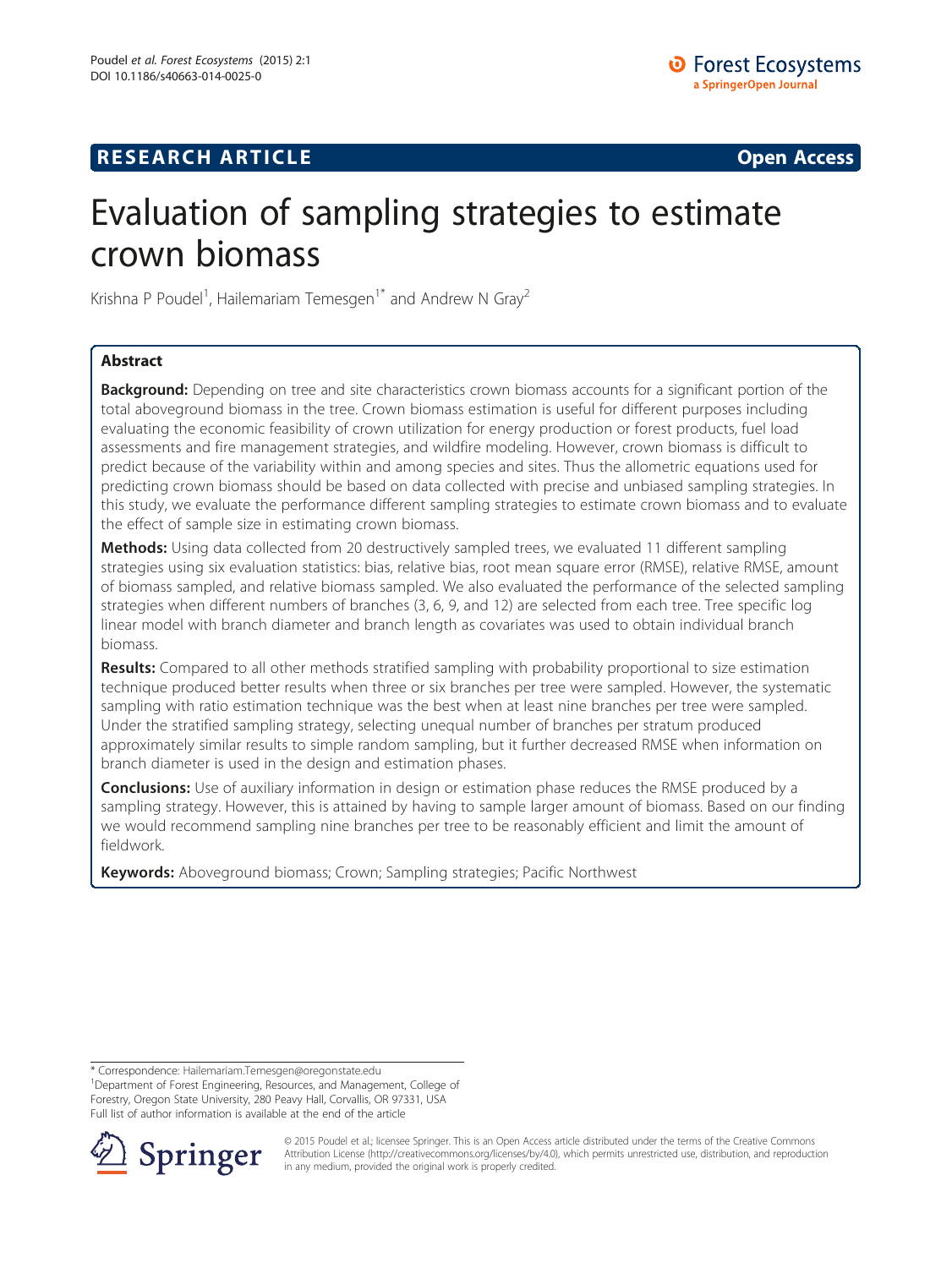#### Background

The global issue of climate change and an increasing interest in the reduction of fossil fuel carbon dioxide emissions by using forest biomass for energy production has increased the importance of forest biomass quantification in recent years. Different national and international reports have presented the amount of carbon sequestered by forest ecosystems. For example, the Intergovernmental Panel on Climate Change reports that forests contain about 80% of aboveground and 40% of belowground carbon stock (IPCC [2007\)](#page-9-0). Additionally, it is reported that the amount of carbon stored in dry wood is approximately 50% by weight (Brown [1986](#page-9-0); Paladinic et al. [2009;](#page-9-0) Sedjo and Sohngen [2012\)](#page-9-0).

Biomass, in general, includes both above and below ground living and dead mass of trees, shrubs, vines, and roots. However, most of the researches on biomass estimation have focused on aboveground biomass because of the difficulty in collecting belowground data (Lu [2006](#page-9-0)). The amount of biomass in a forest is influenced by various site factors such as stand density and site productivity; soil characteristics such as texture and moisture content; and tree characteristics such as species and age. On the other hand, distribution of crown biomass affects the carbon cycle, soil nutrient allocation, fuel accumulation, and wildlife habitat environments in terrestrial ecosystems and it governs the potential of carbon emission due to deforestation (Lu [2005](#page-9-0)). The major components of aboveground tree biomass are merchantable stem biomass (bole including bark and wood), stump biomass, foliage biomass, and branches/top biomass (Zhou and Hemstrom [2009](#page-10-0)).

The common biomass estimation approach selects some trees, which are representative of the populations of interest, for destructive sampling and weighs their components. Regression models are then fit to relate some easily measurable attributes, such as diameter at breast height and total tree height, with tree (or component) biomass. The amount of biomass distributed in different components is dependent on species and their geographic location (Pooreter et al. [2012\)](#page-9-0), management practices (Tumwebaze et al. [2013](#page-10-0)) and tree size and stand density (Jenkins et al. [2003\)](#page-9-0). Ritchie et al. ([2013](#page-9-0)) found that for the given DBH and crown ratio, thinned stands had more foliage biomass but slightly less branch biomass than unthinned stands. Similarly, the contribution of component biomass to the total aboveground biomass varies by tree size (de-Miguel et al. [2014b](#page-9-0)). Henry et al. [\(2011\)](#page-9-0) found differences in biomass due to floristic composition, tree species and growth strategies for the tree species within a given climatic zone. Thus, the component biomass estimations, for example branch or crown biomass, bole biomass, and bark biomass, are important to account for the variability within the tree. The common understanding among researchers and practitioners is that an accurate carbon stock estimate requires improved and consistent methods for tree and component biomass estimation (Hansen [2002](#page-9-0); Zhou and Hemstrom [2009](#page-10-0)).

Crown biomass is the oven dry weight of the entire crown, including the leading shoot above the lastformed whorl, excluding the main bole (Hepp and Brister [1982\)](#page-9-0). The components of crown biomass are wood, bark, and foliage weights. Crown biomass accounts for a significant portion of total tree biomass but the amount and its distribution vary by tree and site characteristics. Using the data from two Alaskan Picea mariana ecosystems, Barney et al. [\(1978\)](#page-9-0) reported that foliage comprised 17% to 37% of the total tree mass for the lowland stands and 17% to 50% of the total tree mass in the upland stands. Total bole mass ranged from 11% to 58% in lowland stands and 21% to 61% in the upland stands. In a study to determine the patterns of biomass allocation in dominant and suppressed loblolly pine (Pinus taeda), Naidu et al. ([1998](#page-9-0)) found that the dominant trees allocated 24.5% of biomass to the crown (13.2% in branch and 11.3% in needle) and the suppressed trees allocated 12.3% (6.7% in branch and 5.6% in needle). Kuyaha et al. ([2013](#page-9-0)) found that crown biomass formed up to 26% (22% in branch and 4% in needle) of aboveground biomass in farmed eucalyptus species. In assessing the importance of crown dimensions to improve tropical tree biomass estimate, Goodman et al. ([2013](#page-9-0)) found the trees in their study to have nearly half of the total aboveground tree biomass in branches (44% ± 2%).

Estimates of crown biomass for each stand condition is necessary to understand nutrient depletion and for evaluating the economic feasibility of crown utilization for energy production or forest products (Hepp and Brister [1982](#page-9-0)). Furthermore, estimates of crown biomass aid in fuel load assessments and fire management strategies (He et al. [2013](#page-9-0)) because it is one of the important input variables in most wildfire models (Saatchi et al. [2007](#page-9-0)). Much of the focus in estimating crown biomass has been in the form of regression models and in the selection of predictor variables rather than in the methods of sample selection. In addition, comparisons of sampling strategies have been carried out mainly for foliar biomass sampling rather than the total crown (branch wood, bark, and foliage) biomass. Thus, the evaluation of different sampling designs and sample size in estimating crown biomass is an important aspect of aboveground biomass estimation.

Common sampling strategies used in aboveground biomass estimation include simple random sampling, systematic sampling, stratified random sampling, and randomized branch sampling. The suitability of a technique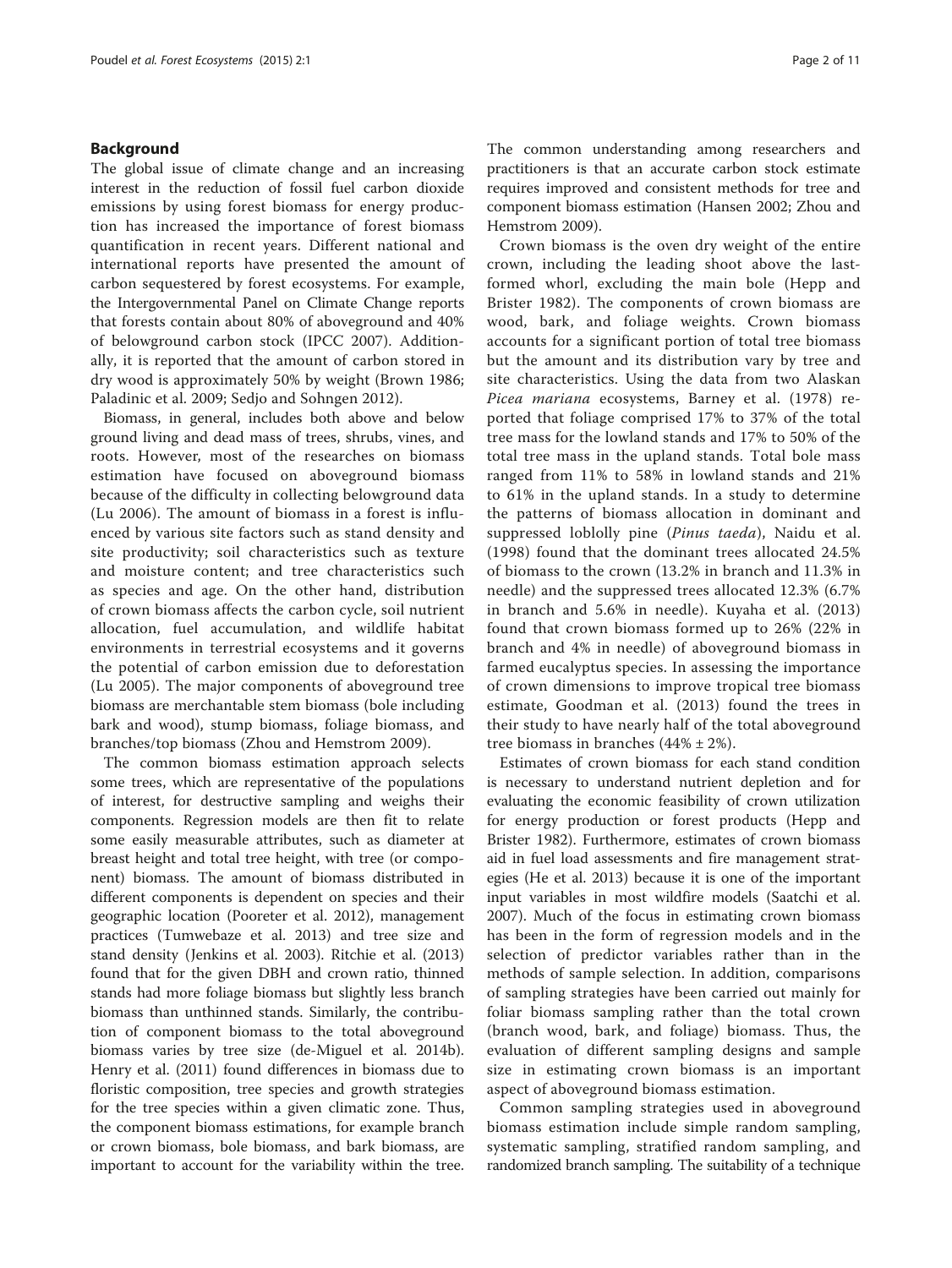is determined by the availability of funds, required accuracy, structure and composition of vegetation, and desired specificity of estimation (Catchpole and Wheeler [1992](#page-9-0)). Additionally, the amount of time a particular technique takes to implement in the field is also important. The simple random sampling is generally used as the basis to evaluate the performance of other sampling designs (e.g. Snowdon [1986;](#page-9-0) Temesgen [2003](#page-9-0)).

Gregoire et al. [\(1995](#page-9-0)) have proposed a number of sampling procedures (randomized branch sampling, importance sampling, control-variate sampling, two-stage and three-stage sampling) that can be used to estimate foliage and other characteristics of individual trees. The randomized branch sampling (RBS) was originally introduced by Jessen [\(1955](#page-9-0)) to determine the fruit count on orchard trees. Valentine and Hilton ([1977\)](#page-10-0) used this method to obtain estimates of leaf counts, foliar area, and foliar mass of mature Quercus species. Good et al. [\(2001\)](#page-9-0) have employed RBS with importance sampling for estimating tree component biomass. Since the sample is accumulated sequentially along the path, RBS does not require locating and counting the total number of branches beforehand. However, Chiric et al. [\(2014](#page-9-0)) posed some doubts on the effectiveness of RBS in sampling big trees or trees with irregular forms. According to Valentine and Hilton [\(1977](#page-10-0)), the accuracy of RBS is largely dependent on the probability assignment and the time required to take RBS samples depends on the size of the trees and experience of those taking the samples.

Swank and Schreuder ([1974](#page-9-0)) compared stratified twophase sampling, two-phase sampling with a regression estimator, and two-phase sampling with a ratio-of-means estimator. They found the stratified two-phase sampling as the most precise and appropriate method for estimating surface area and biomass for a young eastern white pine forest. Temesgen [\(2003\)](#page-9-0) found that stratified random sampling produced the lowest mean squared error value in comparing five sampling designs to quantify tree leaf area. Stratification in branch biomass sampling can be done in many different ways. Snowdon ([1986](#page-9-0)) showed improved accuracy of estimates by stratification based on crown position compared to those obtained by simple random sampling, especially at low sampling intensities. Their findings suggest that stratification by whorl was slightly but not significantly inferior to stratification based on crown position or branch diameter. Another approach used in selecting branches for estimating crown biomass is to divide the bole into sections and pile up the branches from each section into different size classes and randomly select a number of branches proportional to the total number of branches in each size class (e.g. Harrison et al. [2009](#page-9-0), Devine et al. [2013\)](#page-9-0). In an evaluation of ten different sampling strategies, Temesgen et al. ([2011\)](#page-9-0) found that systematic sampling

with ratio estimation as the most efficient estimate of individual tree foliage biomass. de-Miguel et al. ([2014a](#page-9-0)) developed generalized, calibratable, mixed-effects metamodels for large-scale biomass prediction. One of their objectives was to investigate and demonstrate how the biomass prediction differed when calibration trees were selected using different sampling strategies. They found that a stratified sampling was better compared to the simple random sampling. Thus there is no strong rationale to support one method as being superior to another.

Crown biomass is difficult to predict because of the variability within and among species and various sites. A good allometric equation for predicting aboveground biomass should be based on data collected with an appropriate (precise and unbiased) sampling method. In this context, the objective of this study was to evaluate different sampling strategies to estimate crown biomass. We also evaluated how the performance of different methods was affected when different number of branches (3, 6, 9, and 12) per tree was sampled in estimating crown biomass.

#### **Methods**

#### Study area

This study was conducted in the McDonald-Dunn Forest, an approximately 4,550 ha property, managed by the Oregon State University in the western of the edge of the Willamette Valley in Oregon and on the eastern foothills of the Coast Range (123°15' W, 44°35' N, 120 m elevation). The forest consists predominantly of the Douglas-fir (Pseudotsuga menziesii (Mirbel) Franco) and a small Grand fir (Abies grandis (Dougl. ex D. Don) Lindl.) and has a wide range of overstory age-class distribution with majority of the stands less than 80 years old and some stands that are 80 to 120 years old. The forest receives approximately 110 cm of annual rainfall and average annual temperature ranges from 6°C to 17°C.

#### Data

Twenty sample trees (11 Douglas-fir and 9 Grand fir) were subjectively selected from stands of different ages for destructive sampling avoiding the trees with obvious defects and trees close to stand edges. The field work was carried out between the first week of July and third week of September 2012. Trees that were forked below breast height and with damaged tops were not included in sampling. Tree level attributes including total height, height to the base of first live branch, crown width, and main stem diameter at 0.15, 0.76, 1.37, and 2.40 m above ground, and every 1.22 m afterwards were recorded. The branches were divided into four diameter classes (1.3 cm class = 0–2.5 cm, 3.8 cm class = 2.6–5.1 cm, 6.4 cm class = 5.2–7.6 cm, 8.9 cm class = 7.7–10.2 cm). For all first order branches, height to- and diameter- at branch base were measured.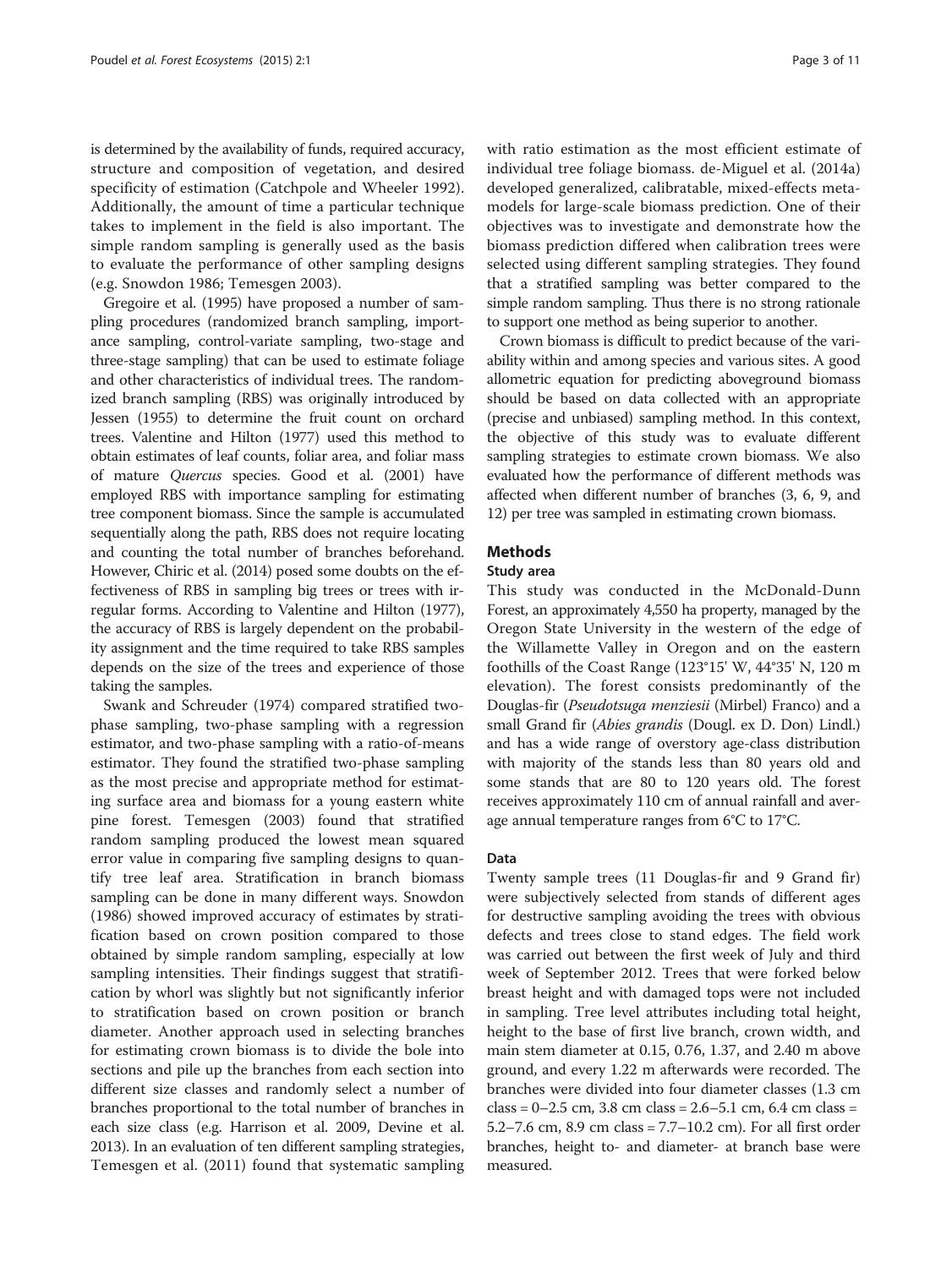<span id="page-3-0"></span>For the first and every third branch, when proceeding from the base, in each diameter class, length and weight of both live and dead branches were recorded. From those selected branches, four branches per diameter class were weighed with and without foliage. The needles were removed in the field to obtain the green weight of foliage and branch wood with bark. Two of these four branches were taken to the lab, keeping branch and foliage in separate paper bags, for drying. The branches were chipped in to small pieces to expedite the drying process and placed in a kiln for drying at 105°C. The oven dry weight was recorded by tracking the weight lost by each sample until no further weight was lost. Table 1 presents the tree and branch level summary of the felled-tree data used in this study.

#### Individual branch biomass

Kershaw and Maguire ([1995\)](#page-9-0) developed a tree specific log linear model (Equation 1) using branch diameter (BD) and depth into the crown (DINC: the distance from tip to the base of the branch) as covariates to estimate branch foliage biomass. Temesgen et al. ([2011](#page-9-0)) successfully used this model in comparing sampling strategies for tree foliage biomass estimation.

$$
\ln(y_{ij}) = \beta_{0i} + \beta_{1i} \ln(BD_{ij}) + \beta_{2i} \ln(DINC_{ij}) + \varepsilon_{ij}
$$
\n(1)

This model was modified by replacing DINC with branch length (Equation 2). The modified model provided

$$
\ln(y_{ij}) = \beta_{0i} + \beta_{1i} \ln(BD_{ij}) + \beta_{2i} \ln(BL_{ij}) + \varepsilon_{ij}
$$
 (2)

where  $y_{ij}$ ,  $BD_{ij}$  and  $BL_{ij}$  are oven dry weight (kg) of branch (wood, bark, and foliage combined), branch diameter (cm), and branch length (m) of the  $j^{\text{th}}$  branch on  $i^{\text{th}}$  tree respectively;  $\beta_{ij}$  's are regression parameters to be estimated;  $ln(·)$  is the natural logarithm; and  $\varepsilon_{ij}$  's are the random error. The full model included other variables such as height to the base of the branch, crown width and crown length, but were dropped because they were not statistically significant ( $p$ -value > 0.05). Lengths for the  $2/3<sup>rd</sup>$  branches (not measured in the field) were obtained by fitting the following log linear model (Adj- $R^2 = 0.74$ ):

$$
\ln\bigl(BL_{ij}\bigr) = \beta_{0i} + \beta_{1i}\ln\bigl(BD_{ij}\bigr) + \beta_{2i}\ln\bigl(RBD_{ij}\bigr) + \varepsilon_{ij} \quad (3)
$$

where  $BD_{ij}$ ,  $BL_{ij}$  and  $\varepsilon_{ij}$  are same as defined in Equation 2 and  $RBD_{ij}$  is the relative branch depth (relative position of the subject branch from the crown base) of  $j<sup>th</sup>$  branch in  $i<sup>th</sup>$ tree and is computed as follows (Ishii and Wilson [2001\)](#page-9-0):

$$
RBD = \frac{\text{total tree height-height to the base of subject branch}}{\text{total tree height-height to the base of lowest live branch}}
$$

The RBD is 1.0 for the first live branch. The logarithmic regressions are reported to result in a negative bias when data are back transformed to arithmetic scale. The commonly used remedy to this is to multiply the back transformed results by a correction factor  $\left[ exp(\frac{MSE}{2}) \right]$ , where MSE is the mean squared error obtained by the

Table 1 Summary of felled-tree and branch-level attributes used in this study

| Variable                         | n    | Mean | SD   | Minimum | Maximum |
|----------------------------------|------|------|------|---------|---------|
| Tree data                        |      |      |      |         |         |
| DBH (cm)                         |      | 62.8 | 27.0 | 23.9    | 114.0   |
| Height (m)                       |      | 34.6 | 10.3 | 18.3    | 46.5    |
| Crown base height (m)            |      | 10.2 | 6.3  | 0.8     | 23.7    |
| Crown length (m)                 |      | 24.4 | 6.2  | 12.2    | 34.4    |
| Crown width (m)                  |      | 8.6  | 2.4  | 5.2     | 13.4    |
| <b>Branch data</b>               |      |      |      |         |         |
| Diameter (cm)                    | 3464 | 3.7  | 2.1  | 0.8     | 10.4    |
| Length (m)                       | 1178 | 2.8  | 1.6  | 0.1     | 10.2    |
| Total green weight (kg)          | 1102 | 4.14 | 5.61 | 0.05    | 46.99   |
| Green weight of branch wood (kg) | 326  | 3.98 | 5.61 | 0.05    | 38.01   |
| Green foliage weight (kg)        | 264  | 1.80 | 1.84 | 0.05    | 9.71    |
| Total dry weight (kg)            | 128  | 3.44 | 4.08 | 0.12    | 18.40   |
| Dry weight of branch wood (kg)   | 128  | 2.68 | 3.49 | 0.07    | 15.37   |
| Dry foliage weight (kg)          | 128  | 0.76 | 0.79 | 0.04    | 4.58    |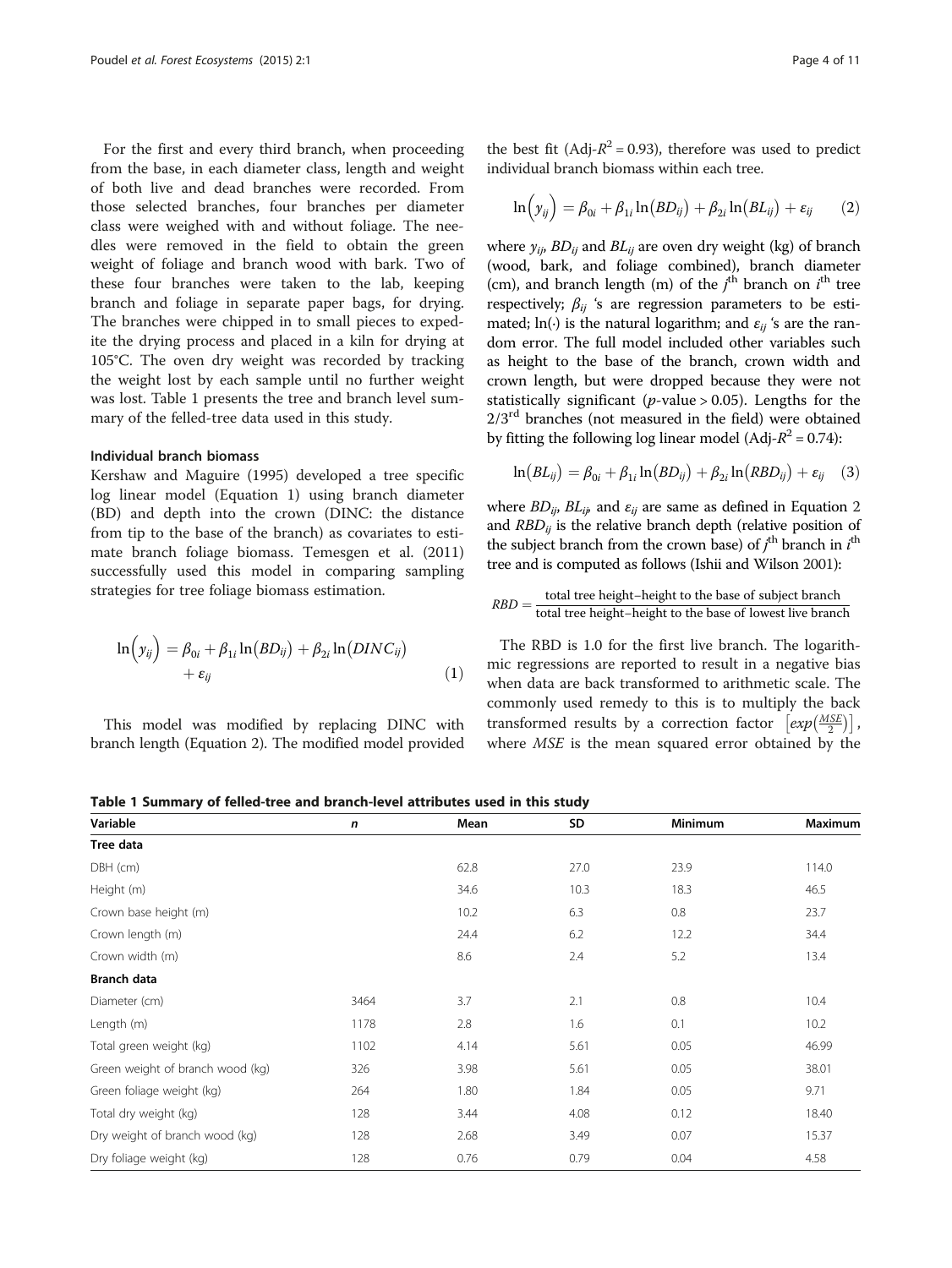least-squares regression. However, there are conflicting remarks about the correction factor itself. For example Beauchamp and Olson ([1973\)](#page-9-0) and Flewelling and Pienaar [\(1981](#page-9-0)) suggested that this correction factor was still biased because the sample variance is consistent but it is biased for finite sample sizes. We did not use the correction factor in our study. The trend in the relationship between crown biomass and branch diameter and length was similar but the variability in biomass increased with increasing branch length (Figure 1). All statistical procedures were performed using statistical software R (R Core Team [2014](#page-9-0)).

#### Methods for crown biomass sampling

We evaluated 11 sampling methods to select branches for estimating crown biomass. The 11 sampling strategies belonged to three main categories: simple random sampling, systematic sampling, and stratified sampling. Methods 1 and 2 are based on simple random sampling (SRS) strategy. In each of these methods, each branch was chosen randomly such that each individual branch has equal probability of selection at any stage of selection. The difference in these methods is in the estimation of total tree biomass: method 1 uses SRS estimator while method 2 (SRS-RAT) uses the ratio estimator with squared branch diameter as auxiliary information. Method 1 is also the basis for comparing the performance of other methods.

Method 3, probability proportional to size (PPS), uses branch size as auxiliary information in sample selection. Total crown biomass in this method was calculated using Horvitz-Thompson estimator (Horvitz and Thompson [1952\)](#page-9-0). Methods 4 (SYS) and 5 (SYS-RAT) are systematic sampling with similar design phase but different estimation phase. Method 4 uses the SRS estimator while method 5 uses the ratio estimator. The fractional interval systematic sample selection procedure was used in the systematic selection of the branches because it ensures the equal probability of selection for all the branches (Temesgen et al. [2011\)](#page-9-0). The interval was determined based on the total number of branches in each tree. In fractional interval systematic sample selection, first a random starting point between 1 and total number of branches was randomly chosen, the interval then is added obtaining exactly  $n$  (sample size) branches. Then the numbers are divided by the sample size and rounded to the nearest whole number to get the selected samples.

Methods 6–11 belonged to different stratified sampling strategies. The stratified sampling method divides the population into subpopulations of size  $n_h$ , where  $n_h$  is the number of elements in stratum  $h$ . The total crown length was divided into three sections having equal number of branches as three strata. In methods 6 (STR) and 7 (STR-RAT),  $n/3$  branches were randomly selected with equal probability, where  $n$  is the sample size. Again, the difference between these two methods lies in the estimation of total crown biomass. STR method uses the SRS estimation technique while STR-RAT method uses the ratio estimation technique to obtain the total crown biomass. Method 8 (STR-PPS), stratified sampling with PPS, selected branches in each stratum with probability proportional to the square of branch diameter. Total crown biomass in this method was obtained by summing the stratum total crown biomass calculated using Horvitz-Thompson unequal probability estimator (Horvitz and Thompson [1952](#page-9-0)).

Methods 9–11 (stratified, unequal) are based on the idea that the distribution of crown biomass in different strata depends on the relative position of the branches in the tree. Ishii and McDowell ([2001\)](#page-9-0) found that mean branch volume increased from upper- to lower-crown. For a given density, biomass (oven dry weight) is the function of volume. Therefore, the stratified sampling method was modified to incorporate the variability of biomass distribution within a tree. Trees were first divided into three sections having equal number of branches. Then, 4, 3, and 2 branches from the lower, middle, and upper section of the trees were selected respectively. This corresponds that the number of branches selected in each section is proportional to the observed biomass in that section of the tree. Because stratification based on crown length resulted in the biased estimation of crown biomass, the balanced stratification method was applied. The total number of

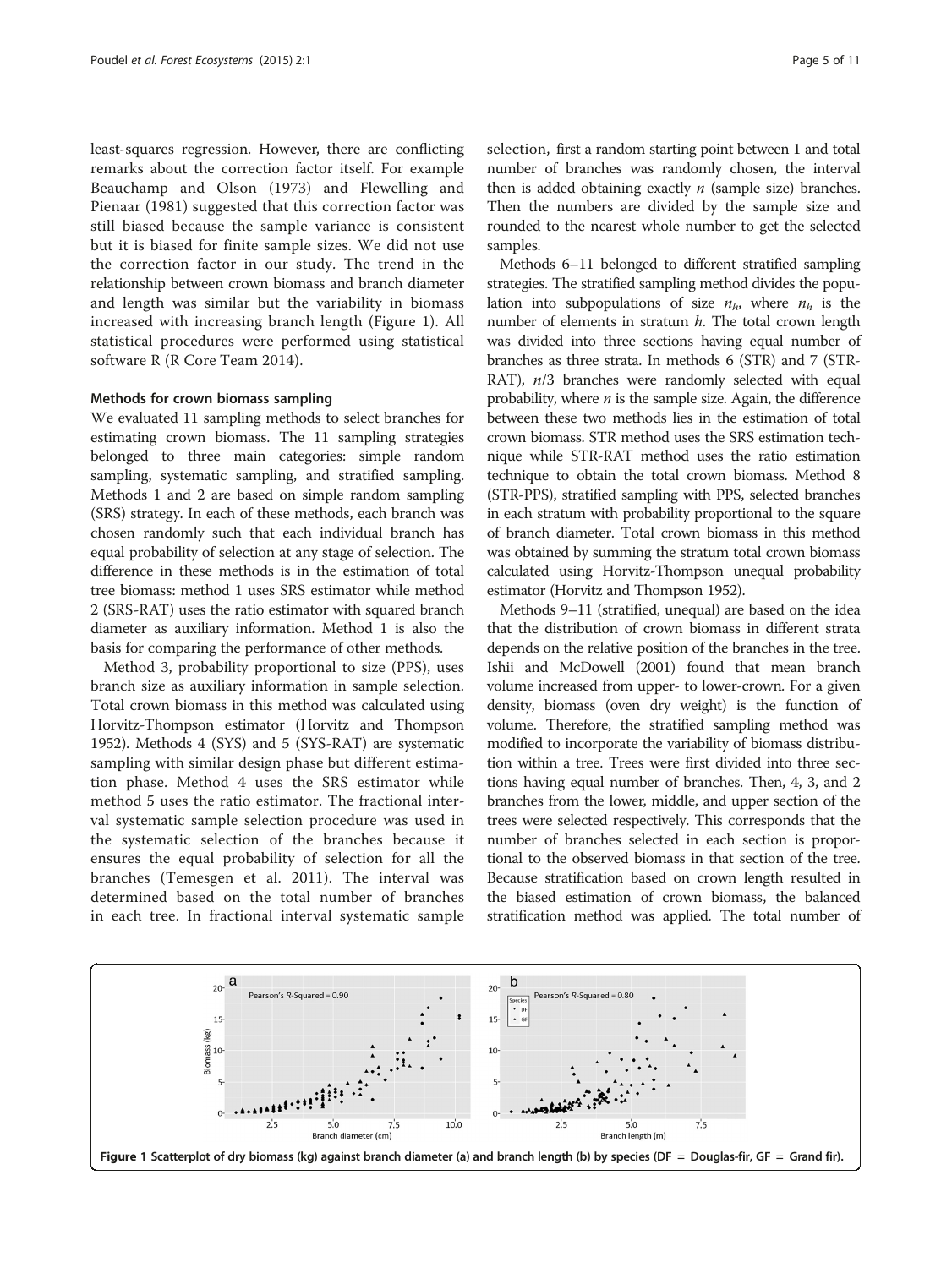| Page o or |  |
|-----------|--|
|           |  |

| <b>Methods</b>             | Equations for total crown biomass                                                                                                              | Selection probability                                        | Inclusion probability                       |
|----------------------------|------------------------------------------------------------------------------------------------------------------------------------------------|--------------------------------------------------------------|---------------------------------------------|
| Simple random sampling     |                                                                                                                                                |                                                              |                                             |
| SRS                        | $\hat{\tau}_i = NB_i \left( \frac{1}{n} \sum_{i=1}^n y_{ij} \right)$                                                                           | $\left(\frac{1}{NB_i}\right)^{11}$                           | $\frac{n}{NB_i}$                            |
| SRS-RAT                    | $\hat{\tau}_i = \frac{\sum_{j=1}^n y_{ij}}{\sum_{i=1}^n B D_{ij}^2} \sum_{i=1}^{NB_i} BD_{ij}^2$                                               | $\left(\frac{1}{NB_i}\right)^n$                              | $\frac{n}{NB_i}$                            |
| PPS                        | $\hat{\tau}_i = \sum_{i \in S} \frac{y_{ij}}{\pi_{ij}^{\text{PPS}}}$                                                                           | $\pi_{ij} = \frac{BD_{ij}^2}{\sum_{i=1}^{NB} BD_{ij}^2}$     | $\pi_{ii}^{PPS} = 1 - (1 - \pi_{ii})^n$     |
| <b>Systematic sampling</b> |                                                                                                                                                |                                                              |                                             |
| <b>SYS</b>                 | $\hat{\tau}_i = NB_i \left( \frac{1}{n} \sum_{i=1}^n y_{ij} \right)$                                                                           | $\frac{n}{NB_i}$                                             | $\frac{n}{NB_i}$                            |
| SYS-RAT                    | $\hat{\tau}_i = \frac{\sum_{j=1}^n y_{ij}}{\sum_{i=1}^n BD_i^2} \sum_{i=1}^{NB_i} BD_{ij}^2$                                                   | $\frac{n}{NB_i}$                                             | $\frac{n}{NB_i}$                            |
| <b>Stratified sampling</b> |                                                                                                                                                |                                                              |                                             |
| <b>STR</b>                 | $\hat{\tau}_i = \sum_{k=1}^{H} \sum_{i=1}^{n_h} \frac{N_{ih}}{n_h} y_{ijh}$                                                                    | $\frac{BD_{ij}^2}{\sum\nolimits_{i=1}^{NB} BD_{ij}^2}$       | $\frac{n_h}{N_{ih}}$                        |
| STR-RAT                    | $\hat{\tau}_i = \frac{\sum_{h=1}^H \sum_{j=1}^{n_h} \frac{N_{ih}}{n_h} y_{ijh}}{\sum_{h=1}^H \sum_{i=1}^{n_h} \frac{N_{ih}}{n_h} B D_{ijh}^2}$ | $\frac{BD_{ij}^2}{\sum\nolimits_{j=1}^{NB}BD_{ij}^2}$        | $\frac{n_h}{N_{ih}}$                        |
| STR-PPS                    | $\hat{\tau}_{i(STR-PPS)} = \sum_{h=1}^{H} \sum_{i \in S} \frac{y_{ijh}}{\pi_{ijh}^{(STR-PPS)}}$                                                | $\frac{BD_{ijh}^2}{\sum\nolimits_{j=1}^{NB_{ih}}BD_{ijh}^2}$ | $\pi_{ii}^{STR-PPS} = 1 - (1 - \pi_{ii})^n$ |

<span id="page-5-0"></span>Table 2 Summary of methods used for crown biomass estimation in this study

Notation:  $\hat{\tau}_i$  is the estimated total crown biomass for  $i^{\text{th}}$  tree;  $y_{ij}$  is the oven dry weight of  $j^{\text{th}}$  branch on  $i^{\text{th}}$  tree;  $\mathcal{B}_i$  is the number of branches on  $i^{\text{th}}$  tree;  $n$  is number of branches sampled;  $N_{ih}$  is the number of branches in  $h^{\text{th}}$  stratum on  $h^{\text{th}}$  tree; and  $n_h$  is the number of branches sampled in  $h^{\text{th}}$  stratum.

branches selected in each tree (nine) was determined based on the amount of biomass sampled. Total crown biomass in each stratum was computed using the SRS estimation technique in method 9 (Un-STR), PPS in method 10 (Un-PPS), and ratio estimation in method 11 (Un-STRRAT). Total crown biomass in each tree was computed by summing the crown biomass in each stratum. The unequal branch selection strategy was also evaluated using similar evaluation statistics used for the other eight methods.

Performances of first eight methods were evaluated by selecting four different sample sizes (3, 6, 9, and 12) in each tree. These sample sizes were chosen for the ease of distributing samples into three different strata in stratified

sampling with equal number of branches per stratum. Methods 9–11 were based on selecting nine branches in each tree. Table 2 summarizes the inclusion probability, selection probability, and the estimator of the total crown biomass in each of the sampling strategies evaluated in this study.

#### Evaluation of sampling strategies

We evaluated the performance of 11 sampling strategies to estimate crown biomass using the following six statistics estimated from 5,000 iterations. These measures were successfully used to evaluate the performance of sampling strategies to estimate foliage biomass in Temesgen et al. ([2011](#page-9-0)).

Table 3 Average bias (kg) produced by different sampling methods and sample sizes based on 5,000 simulations

| Sample size | Sampling strategies |                |            |            |                |            |          |                |  |  |
|-------------|---------------------|----------------|------------|------------|----------------|------------|----------|----------------|--|--|
|             | <b>SRS</b>          | <b>SRS-RAT</b> | <b>PPS</b> | <b>SYS</b> | <b>SYS-RAT</b> | <b>STR</b> | STR-RAT  | <b>STR-PPS</b> |  |  |
|             | 0.237               | $-4.091$       | $-0.158$   | 0.433      | $-9.320$       | $-0.659$   | $-3.554$ | $-0.104$       |  |  |
| 6           | 0.215               | $-1.711$       | 0.010      | 0.139      | $-1.922$       | 0.399      | $-1.387$ | $-0.101$       |  |  |
| 9           | $-0.081$            | $-0.937$       | $-0.068$   | 0.133      | 0.166          | 0.191      | $-0.857$ | $-0.094$       |  |  |
| 12          | $-0.030$            | $-0.894$       | 0.158      | 0.043      | $-0.078$       | $-0.242$   | $-0.776$ | $-0.073$       |  |  |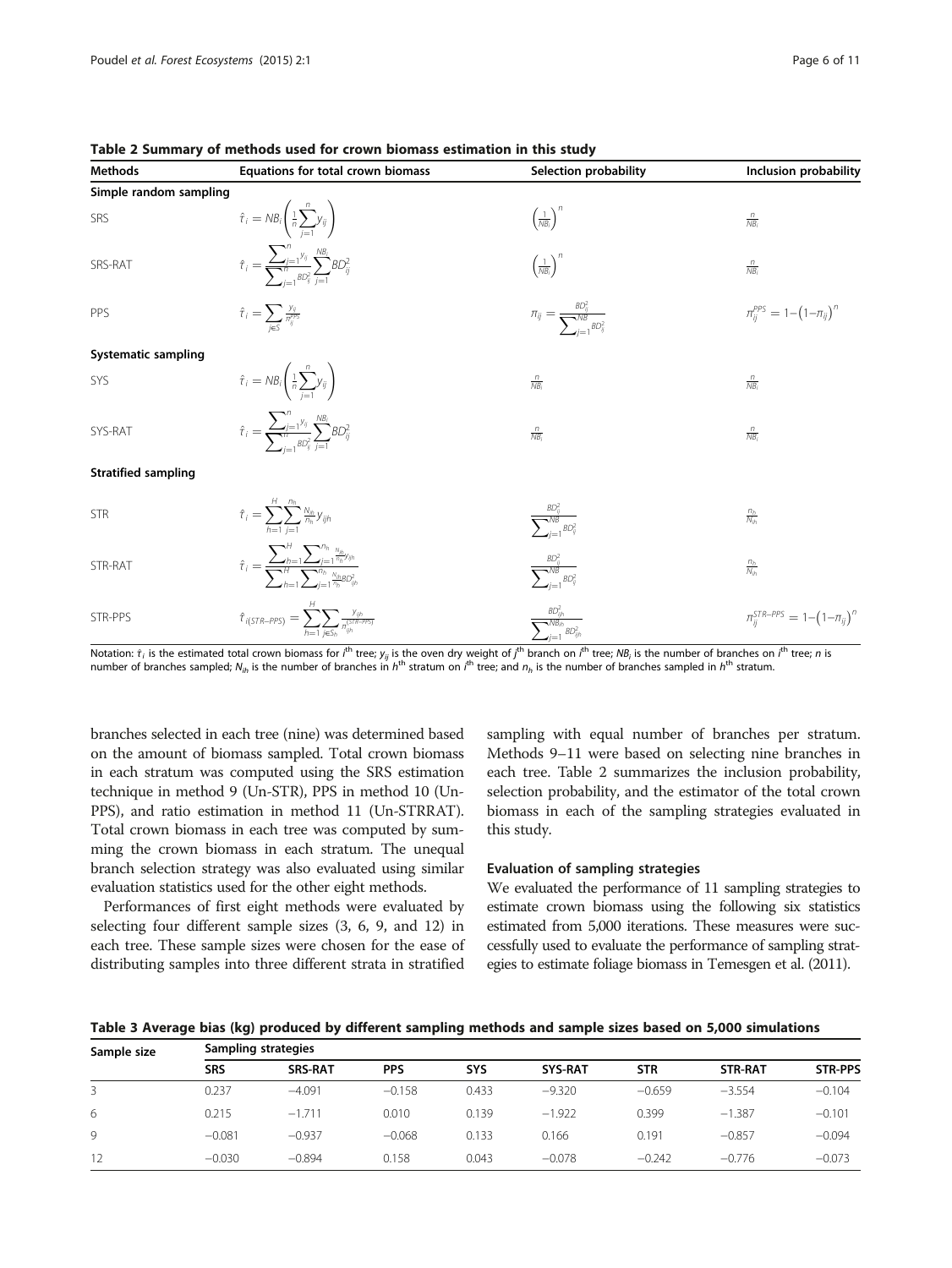| Sample size | Sampling strategies |                |            |            |                |            |                |                |  |  |
|-------------|---------------------|----------------|------------|------------|----------------|------------|----------------|----------------|--|--|
|             | SRS                 | <b>SRS-RAT</b> | <b>PPS</b> | <b>SYS</b> | <b>SYS-RAT</b> | <b>STR</b> | <b>STR-RAT</b> | <b>STR-PPS</b> |  |  |
|             | 0.101               | $-2.437$       | $-0.169$   | 0.107      | $-6.086$       | $-0.321$   | $-2.107$       | $-0.034$       |  |  |
| 6           | $-0.001$            | $-1.115$       | 0.024      | 0.061      | $-1.061$       | 0.197      | $-0.900$       | $-0.012$       |  |  |
| Q           | 0.063               | $-0.600$       | $-0.027$   | 0.038      | 0.033          | 0.148      | $-0.543$       | $-0.069$       |  |  |
| 12          | $-0.011$            | $-0.523$       | 0.100      | 0.037      | 0.032          | $-0.035$   | $-0.439$       | $-0.040$       |  |  |

Table 4 Relative bias (percent) produced by different sampling methods and sample sizes based on 5,000 simulations

1. Bias: For each tree the bias (kg) was calculated as the mean difference between observed and predicted total crown biomass for that tree as follows:

Sampling strategies

$$
B_i = \frac{1}{5000} \sum_{s=1}^{5000} (\tau_{is} - \hat{\tau}_{is})
$$

where  $\tau_{is}$  and  $\hat{\tau}_{is}$  are the observed and predicted total crown biomasses for  $i^{\text{th}}$  tree in  $s^{\text{th}}$  iteration, respectively.

2. Relative bias: Relative bias percentage is the ratio of bias to the total observed crown biomass for that tree and computed as follows:

$$
RB_i = \frac{1}{5000} \sum_{s=1}^{5000} \frac{(\tau_{is} - \hat{\tau}_{is})}{\tau_{is}}
$$

where all the variables are same as defined previously.

#### 3. Root mean square error (RMSE):

$$
RMSE_i = \sqrt{\frac{1}{5000} \sum_{s=1}^{5000} (\tau_{is} - \hat{\tau}_{is})^2}
$$

4. Relative RMSE:

$$
R - RMSE_i = \sqrt{\frac{1}{5000} \sum_{s=1}^{5000} \left(\frac{\tau_{is} - \hat{\tau}_{is}}{\tau_{is}}\right)^2}
$$

5. Biomass sampled (BS): Amount of cost for crown biomass estimation is directly proportional to the

amount of crown biomass sampled. Therefore the amount of crown biomass sampled was also used as a criterion for the evaluation of sampling strategies. The amount of crown biomass sampled (sampling intensity) is calculated as follows:

$$
BS_i = \frac{1}{5000} \sum_{s=1}^{5000} \sum_{j \in S} y_{ijs}
$$

 $y_{ijs}$  is the observed total crown biomasses for  $i^{\text{th}}$  tree,  $j^{\rm th}$  sample branch in  $s^{\rm th}$  iteration.

6. Relative biomass sampled (RBS%) indicates the proportion of crown biomass sampled with respect to the total crown biomass measured and is calculated as follows:

$$
RBS_{ij} = \frac{1}{5000} \sum_{s=1}^{5000} \sum_{j \in S} \frac{y_{ijs}}{\tau_{ijs}}
$$

#### Results and discussions

Except for the ratio estimators, the estimators of population totals were unbiased, with biases close to zero for all sample sizes (Tables [3](#page-5-0) and 4). The squared bias for these methods ranged from zero to 0.435 kg. Ratio estimators resulted in greater bias than the other methods. The absolute bias of the ratio estimators decreased with increasing sample size as expected.

As expected, the RMSE (and relative RMSE) decreased with increasing sample size (Tables 5 and [6](#page-7-0)) for all sampling strategies. Based on the RMSE values obtained from 5,000 simulations, the stratified sampling with PPS estimation was the superior method compared to

Table 5 Average RMSE produced by different sampling methods and sample sizes based on 5,000 simulations

| Sample size | Sampling strategies |                |            |            |                |            |         |                |  |  |
|-------------|---------------------|----------------|------------|------------|----------------|------------|---------|----------------|--|--|
|             | <b>SRS</b>          | <b>SRS-RAT</b> | <b>PPS</b> | <b>SYS</b> | <b>SYS-RAT</b> | <b>STR</b> | STR-RAT | <b>STR-PPS</b> |  |  |
|             | 88.57               | 42.56          | 38.04      | 113.17     | 48.54          | 85.05      | 42.08   | 34.95          |  |  |
| 6           | 60.49               | 30.01          | 29.23      | 57.94      | 29.98          | 58.54      | 29.56   | 27.99          |  |  |
| Q           | 48.60               | 23.92          | 25.19      | 37.88      | 22.12          | 46.48      | 23.55   | 24.46          |  |  |
| 12          | 40.77               | 20.18          | 22.78      | 30.77      | 7.91           | 38.89      | 19.75   | 22.33          |  |  |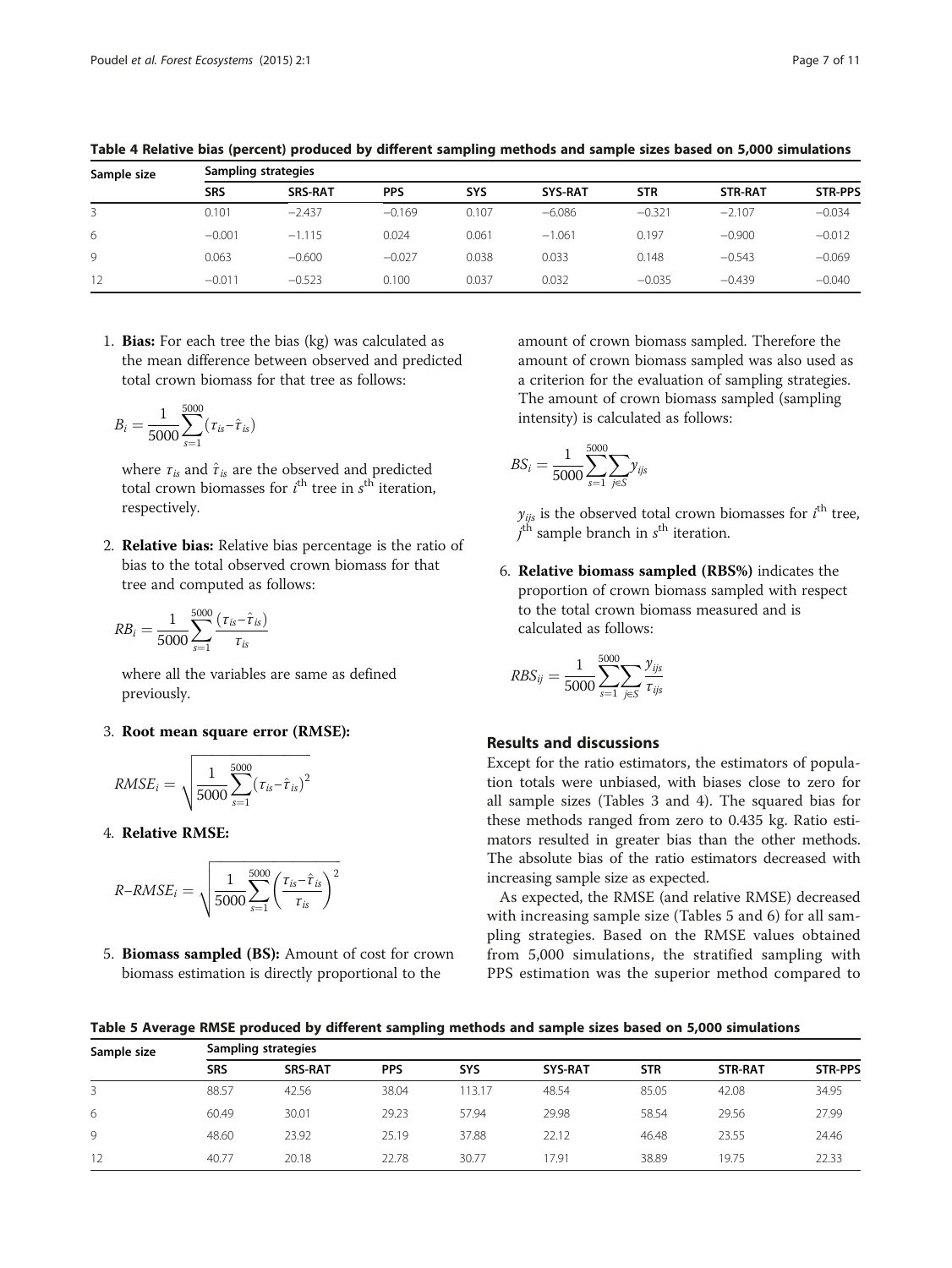| Sample size | Sampling strategies |                |            |            |                |            |                |                |  |  |
|-------------|---------------------|----------------|------------|------------|----------------|------------|----------------|----------------|--|--|
|             | <b>SRS</b>          | <b>SRS-RAT</b> | <b>PPS</b> | <b>SYS</b> | <b>SYS-RAT</b> | <b>STR</b> | <b>STR-RAT</b> | <b>STR-PPS</b> |  |  |
| 3           | 55.70               | 25.72          | 23.46      | 72.02      | 28.80          | 53.41      | 25.61          | 21.57          |  |  |
| 6           | 38.07               | 17.93          | 18.23      | 35.23      | 17.53          | 36.63      | 17.78          | 17.59          |  |  |
| 9           | 30.38               | 14.19          | 15.83      | 23.58      | 13.29          | 29.03      | 14.07          | 15.55          |  |  |
| 12          | 25.42               | 1.92           | 14.40      | 18.37      | 11.11          | 24.27      | 11.76          | 14.22          |  |  |

<span id="page-7-0"></span>Table 6 Relative RMSE percent produced by different sampling methods and sample sizes based on 5,000 simulations

all other methods when sample size is 3 or 6 branches per tree. However, while using PPS, stratification of the crown into sections did not reduce the RMSE and relative RMSE significantly. On the other hand, when at least nine branches per tree were sampled, the SYS-RAT was the best and the SRS-RAT was the second best method. Number of branches required to achieve desired precision is another important aspect of estimating crown biomass. On average, the RMSE decreased by 34.3% when the sample size increased from three branches per tree to six branches per tree. The RMSE further decreased by 22.1% and 15.4% when the sample size increased from 6 to 9 and 9 to 12 respectively.

The amount of biomass sampled determines the cost that would be incurred in estimating crown biomass. Biomass sampled and relative biomass sampled in different sampling strategies are presented in Tables 7 and 8. The Strategy-Cost-Accuracy graph (Figure [2\)](#page-8-0) shows the efficiency trade-off across the strategies compared in the study. The SRS and SYS methods resulted in the lowest amount of biomass sampled. On average, the amount of biomass sampled using the PPS method was 1.6, 1.5, 1.4, and 1.4 times higher than the amount of biomass sampled in stratified random sampling when 3, 6, 9, and 12 branches per tree were selected respectively.

On average, selecting 12 instead of 9 branches per tree increased the amount of biomass sampled by 29.2%. Therefore, nine branches in each tree were selected in evaluating the performance of unequal stratified sampling strategy. Results from unequal branch selection are presented in Table [9](#page-8-0). This strategy reduced the relative RMSE by 0.6%, 4.5% and 3.5% compared to selecting 9 branches using stratified random sampling, stratified sampling with ratio estimation, and stratified sampling with PPS respectively. This reduction in relative RMSE

Table 7 Amount of biomass sampled (kg) by different sampling strategies and sample sizes

is obtained by sampling just a little more amount of biomass (1.03 times on average).

Use of allometric equations is inevitable in aboveground biomass estimation because weighing the trees and their components for direct biomass determination is destructive and prohibitively expensive. Choice of biomass sampling strategy determines the quality of data available for fitting such equations. Use of auxiliary information in design and/or estimation phase (ratio estimation and PPS) produced better results in terms of RMSE compared to the methods that do not make use of such information in this study. Previous researches (e.g. Temesgen et al. [2011\)](#page-9-0) have also shown the benefits from using auxiliary information in the design and/or estimation concerning tree biomass.

The model used in estimating branch biomass which is later used as a dependent variable in the test population, was a logarithmic model (Equation [2\)](#page-3-0). There is an inherent negative bias in this method because the dependent variable is transformed prior to estimation (Snowdon [1991](#page-9-0)). The ratio estimation strategies, SRS-RAT, SYS-RAT, and STR-RAT in this study, were negatively biased. However, in terms of RMSE, these strategies were clearly superior methods compared to the SRS approach. As noted in Temesgen et al. ([2011](#page-9-0)), however, the efficiency of sampling strategies with ratio estimation may be affected by the amount of work and difficulty in implementing these techniques in the field.

The amount of biomass sampled determines the cost that would be incurred in estimating crown biomass. Choice of a sampling strategy determines the amount of biomass and relative biomass sampled. This ultimately determines the amount of time and cost required for a biomass estimation project. The SRS and SYS methods resulted in the lowest amount of biomass sampled. Our

Table 8 Relative amount of biomass sampled (%) by different sampling strategies and sample sizes

| Sample size | Sampling strategies |            |            |            |                |    |  |
|-------------|---------------------|------------|------------|------------|----------------|----|--|
|             | <b>SRS</b>          | <b>PPS</b> | <b>SYS</b> | <b>STR</b> | <b>STR-PPS</b> |    |  |
|             | 7.74                | 12.58      | 7.73       | 7.68       | 12.40          | 3  |  |
| 6           | 15.49               | 23.79      | 15.46      | 15.50      | 23.29          | 6  |  |
| 9           | 23.17               | 33.77      | 23.18      | 23.19      | 33.05          | 9  |  |
| 12          | 30.91               | 42.83      | 30.92      | 30.86      | 41.79          | 12 |  |

| Sample size | Sampling strategies |            |            |            |                |  |  |  |
|-------------|---------------------|------------|------------|------------|----------------|--|--|--|
|             | <b>SRS</b>          | <b>PPS</b> | <b>SYS</b> | <b>STR</b> | <b>STR-PPS</b> |  |  |  |
|             | 5.36                | 8.67       | 5.35       | 5.33       | 8.45           |  |  |  |
| 6           | 10.71               | 16.37      | 10.71      | 10.72      | 15.87          |  |  |  |
| 9           | 16.08               | 2316       | 16.06      | 16.07      | 22.45          |  |  |  |
| 12          | 21.42               | 29.27      | 21.43      | 21.40      | 28.33          |  |  |  |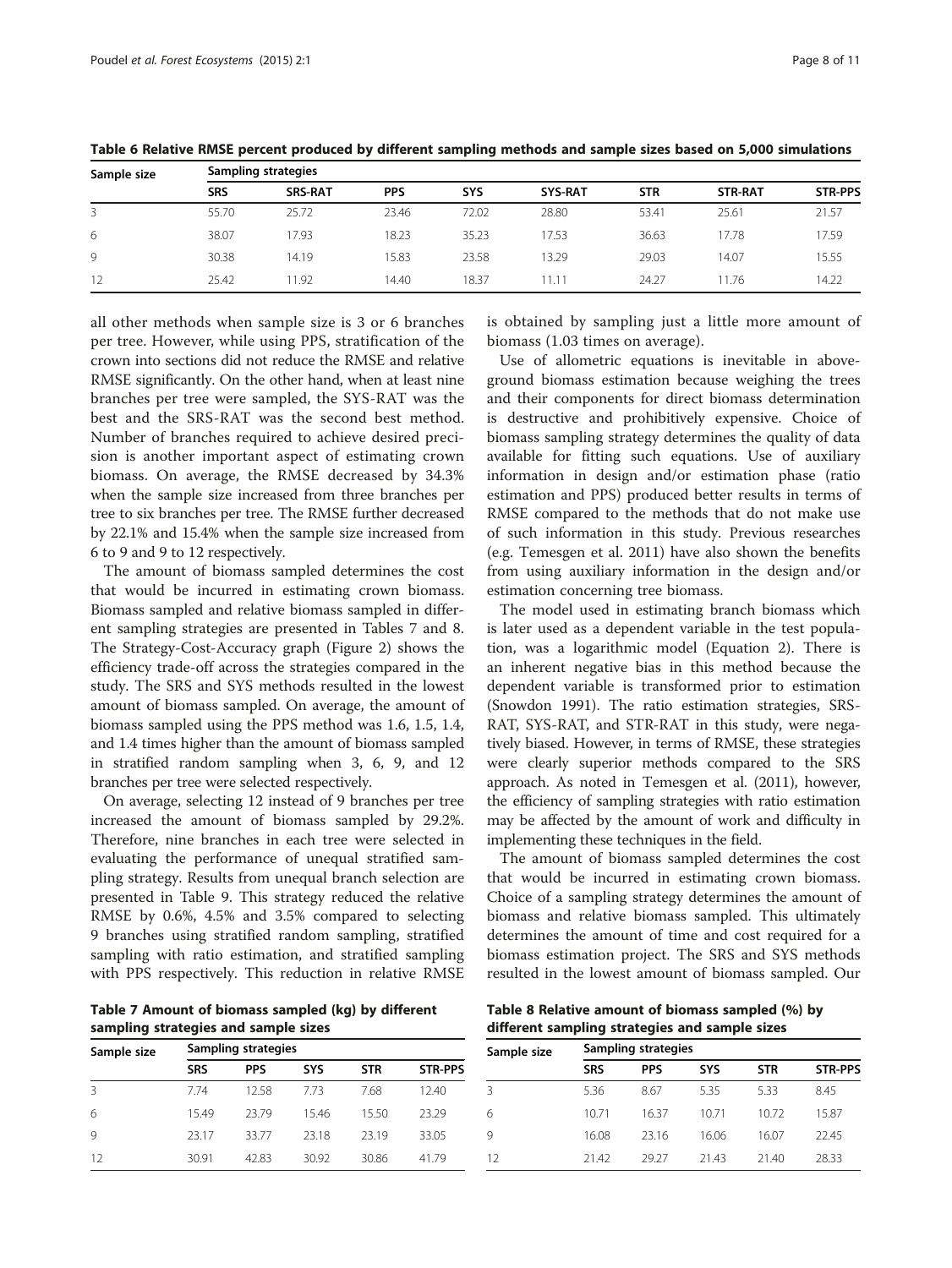<span id="page-8-0"></span>

results in terms of RMSE values reported and the amount of biomass sampled by each strategy are consistent with the findings of Temesgen et al. [\(2011](#page-9-0)) in estimating foliar biomass of Douglas-fir (Pseudotsuga menziesii var. menziesii) and ponderosa pine (Pinus ponderosa).

#### Conclusions

Crown biomass estimation is a complex process that requires intensive manual field work involving destructive sampling. The amount of fieldwork required and the accuracy of biomass estimation is dependent on the sampling strategy used. Furthermore, the accuracy of the estimation can be improved by adopting appropriate techniques in both the design and estimation phases, beginning with the selection of sample plots and sample trees through model development. In this study, we evaluated 11 different sampling strategies that belonged to three main categories: simple random sampling, systematic sampling and stratified sampling. The SRS, PPS, and ratio estimation techniques were used to obtain the total crown biomass in each tree.

Based on the RMSE values obtained from 5,000 simulations, the stratified sampling with PPS estimation produced better results as compared to all other methods when 3 or 6 branches per tree were sampled. However,

the SYS-RAT was the best and the SRS-RAT was the second best method when at least nine branches per tree were sampled. It should also be noted that the lower RMSE values in the PPS estimation techniques are obtained with an increased amount of biomass sampled in each tree. On the other hand, if the auxiliary information on branch size is not used, the systematic sampling provided better results than the SRS or STR method when at least 6 branches per trees were selected. Thus the selection of a specific sampling strategy is dependent on the availability of the time and cost for the given biomass sampling project. Based on our finding we would recommend sampling 9 branches per tree to obtain reasonable efficiency and amount of work involved in the field.

The logic for selecting unequal numbers of branches per stratum within a tree is justified by the fact that the biomass distribution within a tree is not uniform. Selecting equal branches per stratum produced approximately similar results to unequal sampling when the SRS estimation technique was used. However, making use of auxiliary information on branch size in the design and estimation phases further decreased the relative RMSE. Once again, the decreased RMSE by use of auxiliary information is attained by having to sample slightly higher

Table 9 Evaluation statistics produced when selecting 4, 3, and 2 branches from lower, middle, and upper stratum

|                  |          |                      |             | ___                  |                        |                          |
|------------------|----------|----------------------|-------------|----------------------|------------------------|--------------------------|
| Method           | Bias     | <b>Relative bias</b> | <b>RMSE</b> | <b>Relative RMSE</b> | <b>Biomass sampled</b> | Relative biomass sampled |
| Un-STR           | 0.100    | 0.061                | 46.16       | 28.87                | 24.25                  | 16.87                    |
| <b>Un-STRRAT</b> | $-0.731$ | $-0.491$             | 22.58       | 13.44                |                        |                          |
| Un-PPS           | 0.140    | 0.063                | 23.67       | 15.00                | 33.85                  | 23.04                    |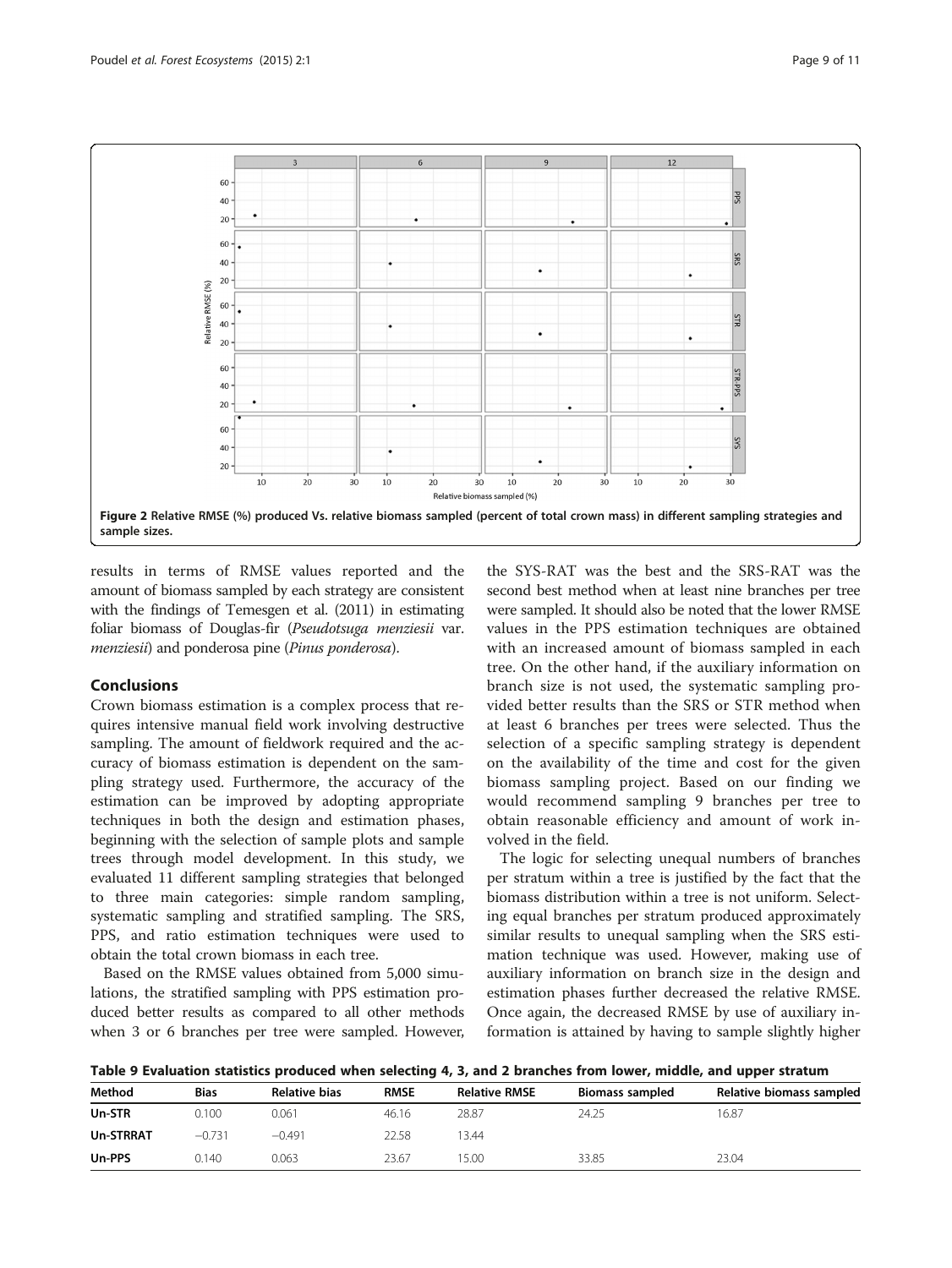<span id="page-9-0"></span>amount of biomass. Findings of this study should prove beneficial for the stakeholders working in the field of aboveground biomass and carbon estimation. Additional work using the data from different species and location should be done to further validate the findings in this study.

#### Competing interests

The authors declare that they have no competing interests.

#### Authors' contributions

KP designed the sampling experiments, performed the sampling experiments, analyzed the data, and wrote the paper. TH conceived the sampling experiments, critically reviewed the manuscript, contributed to coding and data analysis, and edited the manuscript. AG critically reviewed the manuscript, edited the manuscript and contributed ideas at all phases of the project. All authors read and approved the final manuscript.

#### Acknowledgements

We thank Professors Lisa Madsen and Glen Murphy (both at Oregon State University) for their insights and comments on an earlier draft, and the Forest Inventory Analysis Unit for funding the data collection and analysis phases of this project.

#### Author details

<sup>1</sup>Department of Forest Engineering, Resources, and Management, College of Forestry, Oregon State University, 280 Peavy Hall, Corvallis, OR 97331, USA. 2 USDA Forest Service, PNW Research Station, 3200 SW Jefferson Way, Corvallis, OR 97331, USA.

# Received: 15 August 2014 Accepted: 17 December 2014

#### References

- Barney RJ, Vancleve K, Schlenter R (1978) Biomass distribution and crown characteristics in two Alaskan Picea mariana ecosystems. Can J For Res 8:36–41
- Beauchamp JJ, Olson JS (1973) Corrections for bias in regression estimates after logarithmic transformation. Ecology 54(6):1403–1407
- Brown S (1986) Estimating Biomass and Biomass Change of Tropical Forests: A Primer. FAO Forestry Paper 134. Food and Agriculture Organization of the United Nations, Rome
- Catchpole WR, Wheeler CJ (1992) Estimating plant biomass: a review of techniques. Aust J Ecol 17:121–131
- Chiric G, Puletti N, Salvati R, Arbi F, Zolli C, Corona P (2014) Is randomized branch sampling suitable to assess wood volume of temperate broadleaved oldgrowth forests? For Ecol Manag 312:225–230
- R Core Team (2014) R: A language and environment for statistical computing. R Foundation for Statistical Computing, Vienna, Austria.<http://www.R-project.org/>
- de-Miguel S, Mehtatlo L, Durkaya A (2014a) Developing generalized, calibratable, mixed-effects meta models for large-scale biomass prediction. Can J For Res 44:648–656, a or b
- de-Miguel S, Pukkala T, Assaf N, Shater Z (2014b) Intra-specific difference in allometric equations for aboveground biomass of eastern Mediterranean Pinus brutia. Ann For Sci 71:101-112, a or b
- Devine WD, Footen PW, Harrison RB, Terry TA, Harrington CA, Holub SM, Gould PJ (2013) Estimating Tree Biomass, Carbon, and Nitrogen in two Vegetation Control Treatments in an 11-Year-old Douglas-fir Plantation on a Highly Productive Site. Res. Pap. PNW-RP-591. U.S. Department of Agriculture, Forest Service, Pacific Northwest Research Station, Portland, OR, p 29
- Flewelling JW, Pienaar LV (1981) Multiplicative regression with lognormal errors. For Sci 27(2):281–289
- Good NM, Paterson M, Brack C, Mengersen K (2001) Estimating tree component biomass using variable probability sampling methods. J Agric Biol Environ Stat 6(2):258–267
- Goodman RC, Phillips OL, Baker TR (2013) The importance of crown dimensions to improve tropical tree biomass estimates. Ecol Appl. [http://dx.doi.org/](http://dx.doi.org/10.1890/13-0070.1) [10.1890/13-0070.1](http://dx.doi.org/10.1890/13-0070.1)
- Gregoire TG, Valentine HT, Furnival GM (1995) Sampling methods to estimate foliage and other characteristics of individual trees. Ecology 76(4):1181–1194
- Hansen M (2002) Volume and biomass estimation in FIA: national consistency vs. regional accuracy. In: McRoberts RE, Reams GA, Van Deusen PC, Moser JW (eds) Proceedings of the third annual Forest Inventory and Analysis symposium. General Technical Report NC-230. U.S. Department of Agriculture, Forest Service, North Central Research Station, St. Paul, MN, pp 109–120
- Harrison RB, Terry TA, Licata CW, Flaming BL, Meade R, Guerrini IA, Strahm BD, Xue D, Lolley MR, Sidell AR, Wagoner GL, Briggs D, Turnblom EC (2009) Biomass and stand characteristics of a highly productive mixed Douglas-Fir and Western Hemlock plantation in Coastal Washington. West J Appl For 24(4):180–186
- He Q, Chen E, An R, Li Y (2013) Above-ground biomass and biomass components estimation using LiDAR data in a coniferous forests. Forests 4:984–1002
- Henry M, Picard N, Trotta C, Manlay RJ, Valentini R, Bernoux M, Saint-André L (2011) Estimating tree biomass of sub-Saharan African forests: a review of available allometric equations. Silva Fenn 45(3B):477–569
- Hepp TE, Brister GH (1982) Estimating crown biomass in loblolly pine plantations in the Carolina Flatwoods. For Sci 28(1):115–127
- Horvitz DG, Thompson DJ (1952) A generalization of sampling without replacement from a finite universe. J Am Stat Assoc 47:663–685
- IPCC (2007) Climate change 2007: synthesis report. In: Core Writing Team, Pachauri RK, Reisinger A (eds) Contribution of working groups I, II and III to the fourth assessment report of the intergovernmental panel on climate change. IPCC, Geneva, Switzerland, p 104
- Ishii H, McDowell N (2001) Age-related development of crown structure in coastal Douglas-fir trees. For Ecol Manag 169:257–270
- Ishii H, Wilson ME (2001) Crown structure of old-growth Douglas-fir in the western Cascade Range, Washington. Can J For Res 31:1250–1261
- Jenkins CJ, Chojnacky DC, Heath LS, Birdsey RA (2003) National-scale biomass estimators for United States tree species. For Sci 49(1):12–35
- Jessen RJ (1955) Determining the fruit count on a tree by randomized branch sampling. Biometrics 11(1):99–109
- Kershaw JA, Maguire DA (1995) Crown structure in Western hemlock, Douglas-fir, and grand fir in western Washington: trends in branch-level mass and leaf area. Can J For Res 25:1897–1912
- Kuyaha S, Dietz J, Muthuri C, Noordwijk MV, Neufeldt H (2013) Allometry and partitioning of above- and below-ground biomass in farmed eucalyptus species dominant in Western Kenyan agricultural landscapes. Biomass Bioenergy 55:276–284
- Lu D (2005) Aboveground biomass estimation using Landsat TM data in the Brazilian Amazon. Int J Remote Sens 26(12):509–2525
- Lu D (2006) The potential and challenge of remote sensing-based biomass estimation. Int J Remote Sens 7:1297–1328
- Naidu SL, DeLucia EH, Thomas RB (1998) Contrasting patterns of biomass allocation in dominant and suppressed loblolly pine. Can J For Res 28:1116–1124
- Paladinic E, Vuletic D, Martinic I, Marjanovic H, Indir K, Benko M, Novotny V (2009) Forest biomass and sequestered carbon estimation according to main tree components on the forest stand scale. Period Biol 111(4):459–466
- Pooreter H, NIklas KJ, Reich PB, Oleksyn J, Poot P, Mommer L (2012) Biomass allocation to leaves, stems and roots: meta-analyses of interspecific variation and environmental control. New Phytol 193:30–50
- Ritchie MW, Zhang J, Hamilton TA (2013) Aboveground tree biomass for Pinus ponderosa in northeastern California. Forests 4:179–196
- Saatchi S, Halligan K, Despain DG, Crabtree RL (2007) Estimation of forest fuel load from radar remote sensing. IEEE Trans Geosci Remote Sens 45:1726–1740
- Sedjo R, Sohngen B (2012) Carbon sequestration in forests and soils. Annu Rev Resour Econ 4:127–144
- Snowdon P (1986) Sampling strategies and methods of estimating the biomass of crown components in individual trees of Pinus radiata D Don. Aust For Res 16(1):63–72
- Snowdon P (1991) A ratio estimator for bias correction in logarithmic regressions. Can J For Res 21:720–724
- Swank WT, Schreuder HT (1974) Comparison of three methods of estimating surface area and biomass for a forest of young eastern white pine. For Sci 20:91–100
- Temesgen H (2003) Evaluation of sampling alternatives to quantify tree leaf area. Can J For Res 33:82–95
- Temesgen H, Monleon V, Weiskittel A, Wilson D (2011) Sampling strategies for efficient estimation of tree foliage biomass. For Sci 57(2):153–163